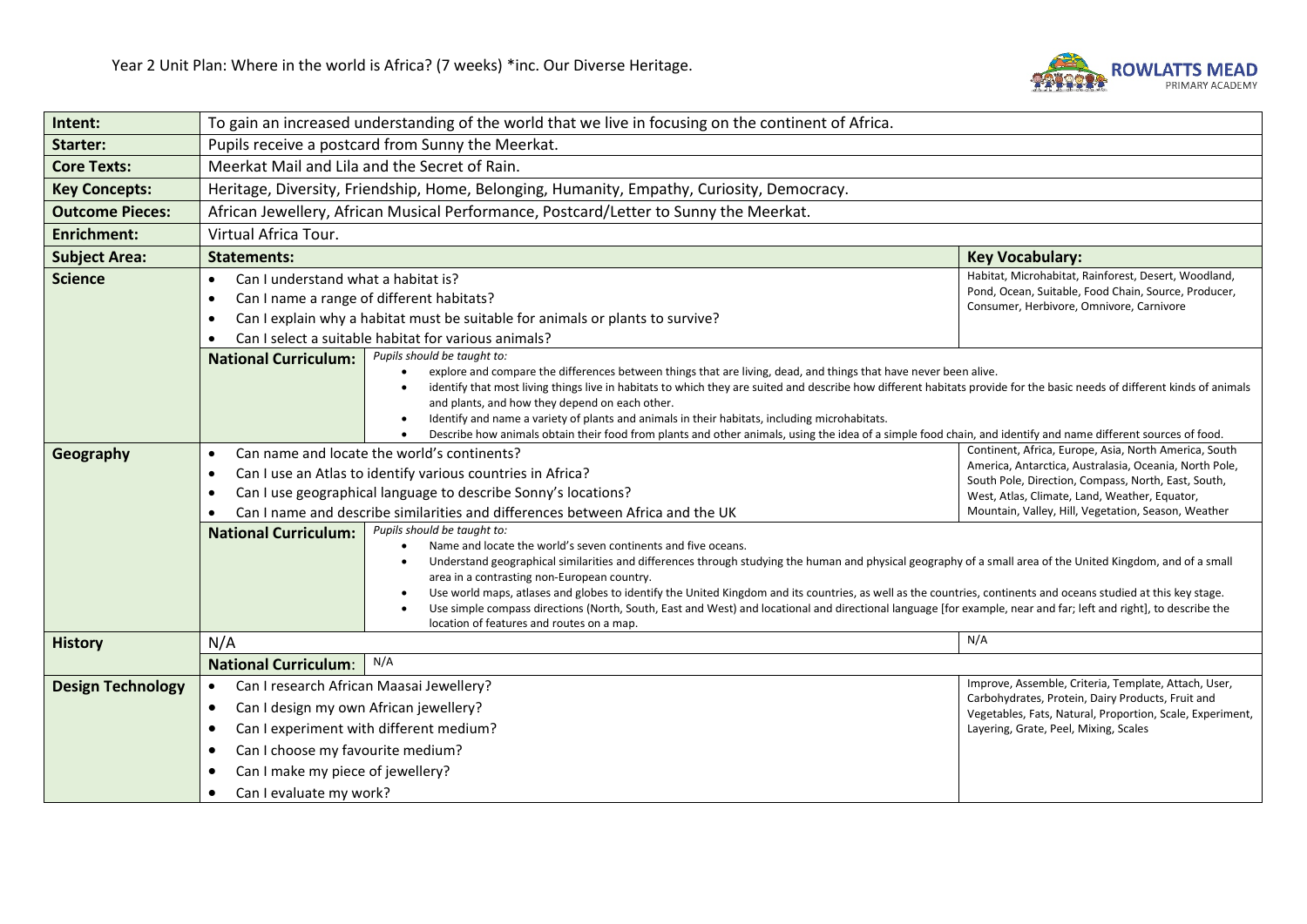

|                          | $\bullet$                                                                                                                              | Can I understand where food comes from?                                                                                                                                                                                                                                                                                                                                                                                                                                                                                                                                                                                                                                                     |                                                                                                                     |  |
|--------------------------|----------------------------------------------------------------------------------------------------------------------------------------|---------------------------------------------------------------------------------------------------------------------------------------------------------------------------------------------------------------------------------------------------------------------------------------------------------------------------------------------------------------------------------------------------------------------------------------------------------------------------------------------------------------------------------------------------------------------------------------------------------------------------------------------------------------------------------------------|---------------------------------------------------------------------------------------------------------------------|--|
|                          | Can I understand and carry out the skills to make an African Fruit Kebab?<br>$\bullet$                                                 |                                                                                                                                                                                                                                                                                                                                                                                                                                                                                                                                                                                                                                                                                             |                                                                                                                     |  |
|                          |                                                                                                                                        | Can I write a set of instructions for an African fruit kebab?                                                                                                                                                                                                                                                                                                                                                                                                                                                                                                                                                                                                                               |                                                                                                                     |  |
|                          | <b>National Curriculum:</b>                                                                                                            | Pupils should be taught to:<br>Design purposeful, functional, appealing products for themselves and other users based on design criteria.<br>Generate, develop, model and communicate their ideas through talking, drawing, templates, mock-ups and, where appropriate, information and communication<br>technology.<br>Select from and use a range of tools and equipment to perform practical tasks [for example, cutting, shaping, joining and finishing].<br>Select from and use a wide range of materials and components, including construction materials, textiles and ingredients, according to their characteristic.<br>Evaluate their ideas and products against design criteria. |                                                                                                                     |  |
| Art                      | $\bullet$                                                                                                                              | Can I label and sketch the features of a face?                                                                                                                                                                                                                                                                                                                                                                                                                                                                                                                                                                                                                                              | Artist, Sketch, Landscape, Proportion, Types of Paint,                                                              |  |
|                          | Can I sketch a self-portrait?<br>$\bullet$                                                                                             |                                                                                                                                                                                                                                                                                                                                                                                                                                                                                                                                                                                                                                                                                             | Tones, Layering, Mixing, Shades, Weaving, Improve, Still<br>Life, Silhouette, Stencil, Scale, Mosaic, Natural, Man- |  |
|                          | Can I evaluate my piece of artwork?<br>$\bullet$                                                                                       |                                                                                                                                                                                                                                                                                                                                                                                                                                                                                                                                                                                                                                                                                             | made, Experiment                                                                                                    |  |
|                          | <b>National Curriculum:</b>                                                                                                            | Pupils should be taught to:<br>To use drawing, painting and sculpture to develop and share their ideas, experiences and imagination.<br>To develop a wide range of art and design techniques in using colour, pattern, texture, line, shape, form and space.                                                                                                                                                                                                                                                                                                                                                                                                                                |                                                                                                                     |  |
| <b>Music</b>             | $\bullet$                                                                                                                              | Can I appraise a composer? (Composer of the Term)                                                                                                                                                                                                                                                                                                                                                                                                                                                                                                                                                                                                                                           | Composer, Appraise, Evaluate, Opinion, Instrument,                                                                  |  |
|                          | Can I research African Instruments?<br>$\bullet$                                                                                       |                                                                                                                                                                                                                                                                                                                                                                                                                                                                                                                                                                                                                                                                                             | Compose, Volume, Pitch, Pulse, Tempo, Rhythm                                                                        |  |
|                          | $\bullet$                                                                                                                              | Can I compose and play a piece of African Music?                                                                                                                                                                                                                                                                                                                                                                                                                                                                                                                                                                                                                                            |                                                                                                                     |  |
|                          | Can I evaluate our piece of African Music?<br>$\bullet$                                                                                |                                                                                                                                                                                                                                                                                                                                                                                                                                                                                                                                                                                                                                                                                             |                                                                                                                     |  |
|                          | <b>National Curriculum:</b>                                                                                                            | Pupils should be taught to:                                                                                                                                                                                                                                                                                                                                                                                                                                                                                                                                                                                                                                                                 |                                                                                                                     |  |
|                          |                                                                                                                                        | Play tuned and untuned instruments musically.<br>Listen with concentration and understanding to a range of high-quality live and recorded music.                                                                                                                                                                                                                                                                                                                                                                                                                                                                                                                                            |                                                                                                                     |  |
|                          |                                                                                                                                        | Experiment with, create, select and combine sounds using the inter-related dimensions of music.                                                                                                                                                                                                                                                                                                                                                                                                                                                                                                                                                                                             |                                                                                                                     |  |
| <b>PSHE</b>              | Rules, Respect, Right, Wrong, Law, Decision,<br>Can I understand the importance of rules?<br>$\bullet$                                 |                                                                                                                                                                                                                                                                                                                                                                                                                                                                                                                                                                                                                                                                                             |                                                                                                                     |  |
|                          | $\bullet$                                                                                                                              | Can I discuss the importance of British Values?                                                                                                                                                                                                                                                                                                                                                                                                                                                                                                                                                                                                                                             | Responsibility, Money, Jobs, Saving, Choice, Truth,<br>Honesty, Dishonesty, Mental Health, Coping, Strategies,      |  |
|                          | Can I present my family heritage to the class?<br>$\bullet$<br>Can I understand some coping strategies for mental health?<br>$\bullet$ |                                                                                                                                                                                                                                                                                                                                                                                                                                                                                                                                                                                                                                                                                             | Wellbeing                                                                                                           |  |
|                          |                                                                                                                                        |                                                                                                                                                                                                                                                                                                                                                                                                                                                                                                                                                                                                                                                                                             |                                                                                                                     |  |
|                          | $\bullet$                                                                                                                              | Can I say who is in my family tree?                                                                                                                                                                                                                                                                                                                                                                                                                                                                                                                                                                                                                                                         |                                                                                                                     |  |
|                          |                                                                                                                                        | Can I explain my family beliefs and traditions?                                                                                                                                                                                                                                                                                                                                                                                                                                                                                                                                                                                                                                             |                                                                                                                     |  |
|                          | <b>National Curriculum:</b>                                                                                                            | See PSHE Subject Leader Document.                                                                                                                                                                                                                                                                                                                                                                                                                                                                                                                                                                                                                                                           |                                                                                                                     |  |
| <b>Religious Studies</b> | $\bullet$                                                                                                                              | Can I identify a range of religious symbols?                                                                                                                                                                                                                                                                                                                                                                                                                                                                                                                                                                                                                                                | Cross, Crescent Moon, Star, Aum, Sikh, Sikhism,                                                                     |  |
|                          | $\bullet$                                                                                                                              | Christian, Islam, Hinduism, Judaism, Religious, Symbol,<br>Can I discuss the meaning of different religious symbols?<br>Religion, Sign, Meaning                                                                                                                                                                                                                                                                                                                                                                                                                                                                                                                                             |                                                                                                                     |  |
|                          | $\bullet$                                                                                                                              | Can I compare and contrast different religious symbols?                                                                                                                                                                                                                                                                                                                                                                                                                                                                                                                                                                                                                                     |                                                                                                                     |  |
|                          |                                                                                                                                        | Can I reflect on a symbol that is important to me?                                                                                                                                                                                                                                                                                                                                                                                                                                                                                                                                                                                                                                          |                                                                                                                     |  |
|                          | <b>National Curriculum:</b>                                                                                                            | See SACRE Document.                                                                                                                                                                                                                                                                                                                                                                                                                                                                                                                                                                                                                                                                         |                                                                                                                     |  |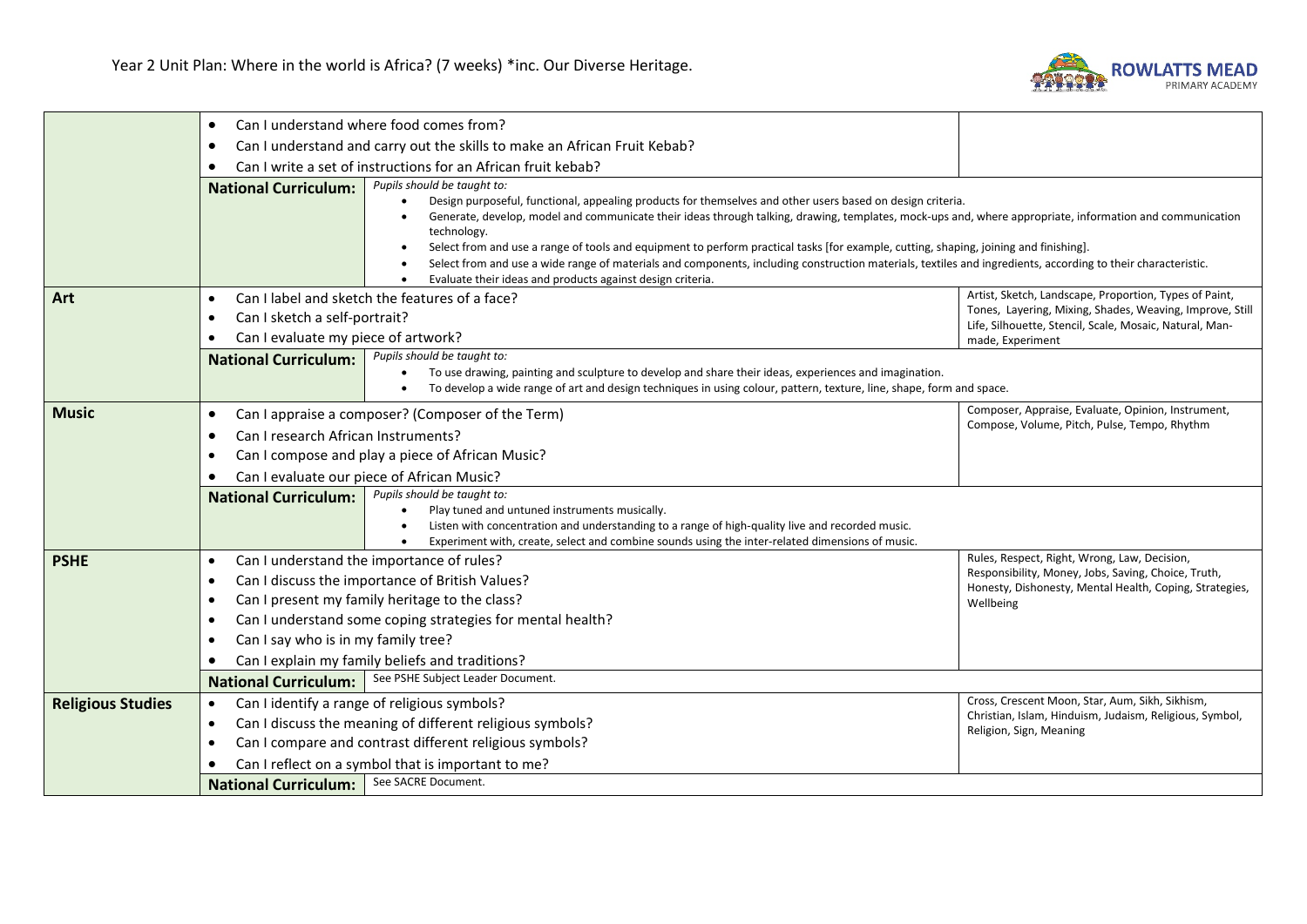

| <b>Computing</b> | Can I create a new species of animal using Switch Zoo?<br>$\bullet$                                                                                                                                                       | Information, Technology, Create, Digital, Content,                                                            |
|------------------|---------------------------------------------------------------------------------------------------------------------------------------------------------------------------------------------------------------------------|---------------------------------------------------------------------------------------------------------------|
|                  |                                                                                                                                                                                                                           | Internet, E-Safety, Online, Apps, Programs, Predict,<br>Devices, Algorithm, Save, Edit, Personal Information, |
|                  | <b>E-Safety - Project Evolve</b>                                                                                                                                                                                          | Organise, Open, Comparison, Execute                                                                           |
|                  | Strand 1 - Self Image and Identity                                                                                                                                                                                        |                                                                                                               |
|                  | Strand 2 - Online Relationships                                                                                                                                                                                           | Information technology (IT), computer<br>Information technology                                               |
|                  | See Project Evolve Document.                                                                                                                                                                                              | Information technology (IT), computer                                                                         |
|                  |                                                                                                                                                                                                                           | Information technology (IT), computer, barcode,                                                               |
|                  | <b>NCEE Unit 1: Information Technology Around Us</b>                                                                                                                                                                      | scanner/scan<br>Information technology                                                                        |
|                  | To recognise the uses and features of information technology                                                                                                                                                              | Information technology                                                                                        |
|                  | To identify information technology in the home                                                                                                                                                                            |                                                                                                               |
|                  | To identify information technology beyond school                                                                                                                                                                          |                                                                                                               |
|                  | To explain how information technology benefits us                                                                                                                                                                         |                                                                                                               |
|                  | To show how to use information technology safely                                                                                                                                                                          |                                                                                                               |
|                  | To recognise that choices are made when using information technology                                                                                                                                                      |                                                                                                               |
|                  |                                                                                                                                                                                                                           |                                                                                                               |
|                  |                                                                                                                                                                                                                           |                                                                                                               |
|                  |                                                                                                                                                                                                                           |                                                                                                               |
|                  |                                                                                                                                                                                                                           |                                                                                                               |
|                  |                                                                                                                                                                                                                           |                                                                                                               |
|                  |                                                                                                                                                                                                                           |                                                                                                               |
|                  | Pupils should be taught to:<br><b>National Curriculum:</b>                                                                                                                                                                |                                                                                                               |
|                  | use technology purposefully to create, organise, store, manipulate and retrieve digital content.<br>$\bullet$                                                                                                             |                                                                                                               |
|                  | recognise common uses of information technology beyond school.<br>$\bullet$                                                                                                                                               |                                                                                                               |
|                  | use technology safely and respectfully, keeping personal information private; identify where to go for help and support when they have concerns about content or<br>contact on the internet or other online technologies. |                                                                                                               |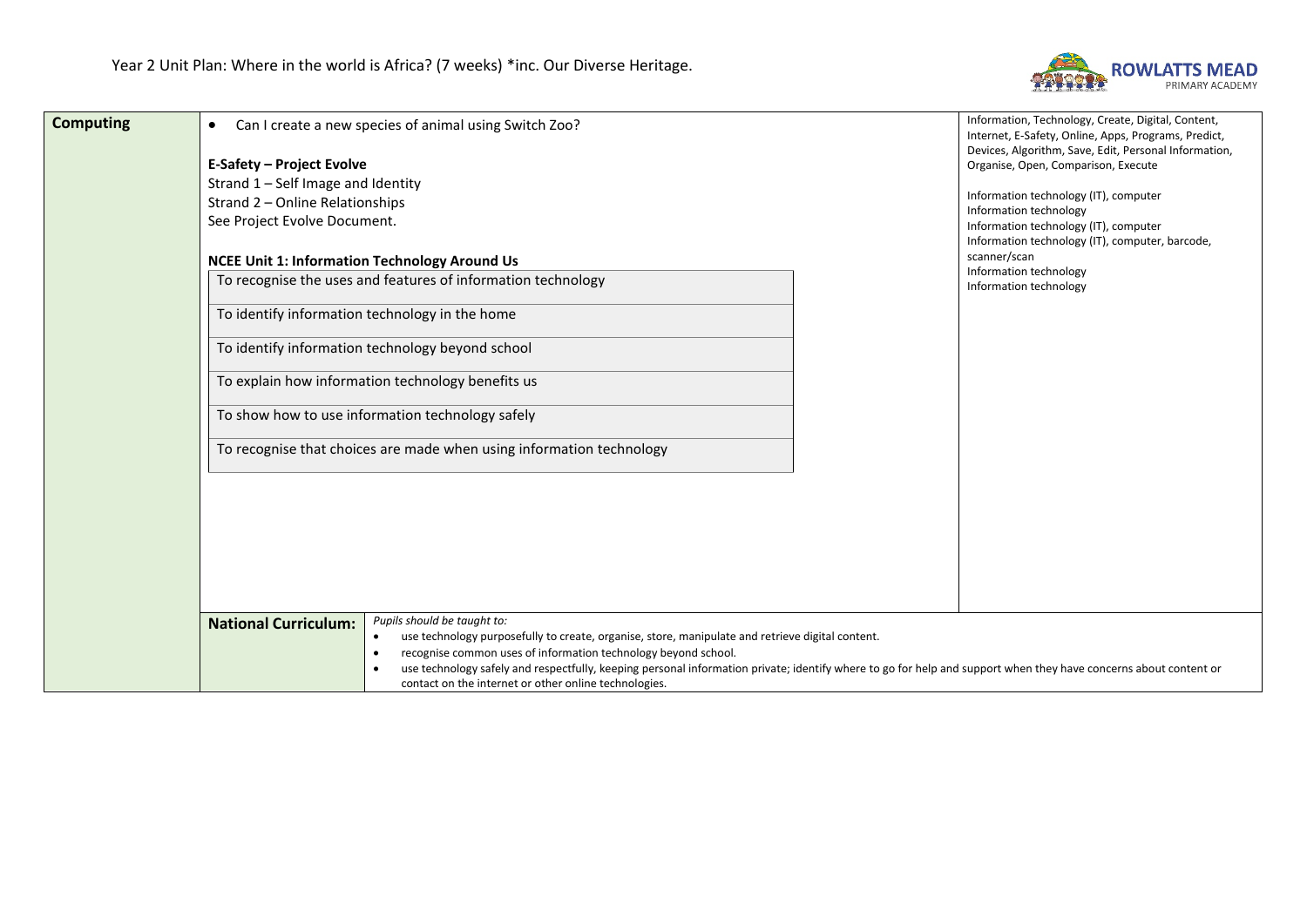

| <b>Sequence of Lessons</b>     |                                                                                                             |                                                                                                                                      |                                           |
|--------------------------------|-------------------------------------------------------------------------------------------------------------|--------------------------------------------------------------------------------------------------------------------------------------|-------------------------------------------|
| Subject                        | <b>Learning Challenge</b>                                                                                   | <b>Outcomes</b>                                                                                                                      | <b>Concepts</b>                           |
| <b>Transition Day</b>          | Learning about our Class Names:<br>Can I understand who Brunel was?<br>Can I understand who Chamberlain is? | Floor Book discussion                                                                                                                | Curiosity                                 |
| <b>PSHE</b><br>1.              | Can I understand the importance of rules?                                                                   | Poster                                                                                                                               | Friendship. Belonging                     |
| 2.<br><b>PSHE</b>              | Can I discuss the meaning of British Values?                                                                | Floor Book- post it note discussion                                                                                                  | Humanity, Belonging, Diversity, Democracy |
| 3. PSHE                        | Can I present my family heritage to the class?                                                              | Circle time discussion/Display family tree                                                                                           | Heritage, home, belonging, diversity      |
| 4. ART                         | Can I label and sketch the features of a face?                                                              | Label/practise sketching in sketch books                                                                                             | Humanity, heritage, diversity             |
| 5. ART                         | Can I sketch a self-portrait?<br>Can I evaluate my piece of artwork?                                        | Draw and display in sketch books                                                                                                     | Heritage, humanity, diversity             |
| <b>PSHE</b><br>6.              | Can I say who is in my family tree?<br>Can I explain my family beliefs and traditions?                      | Create own family tree-topic books<br>(Challenge- Who is most important to me and<br>why)                                            | Heritage, home, belonging, diversity      |
| <b>Religious Studies</b><br>7. | Can I identify a range of religious symbols?                                                                | Explore symbols (non-religious/religious)<br>(match symbols to correct faith, Extension-<br>explain importance of symbol)            | Heritage, belonging, diversity, curiosity |
| <b>Religious Studies</b><br>8. | Can I discuss the meaning of different religious symbols?                                                   | Explore religious objects in groups (sugar paper<br>write ideas- discussion)                                                         | Heritage, belonging, diversity, curiosity |
| <b>Religious Studies</b><br>9. | Can I compare and contrast different religious symbols?                                                     | Discuss special clothes, food and objects as<br>religious symbols (match special items to<br>different faiths/ explore similarities) | Heritage, belonging, diversity, curiosity |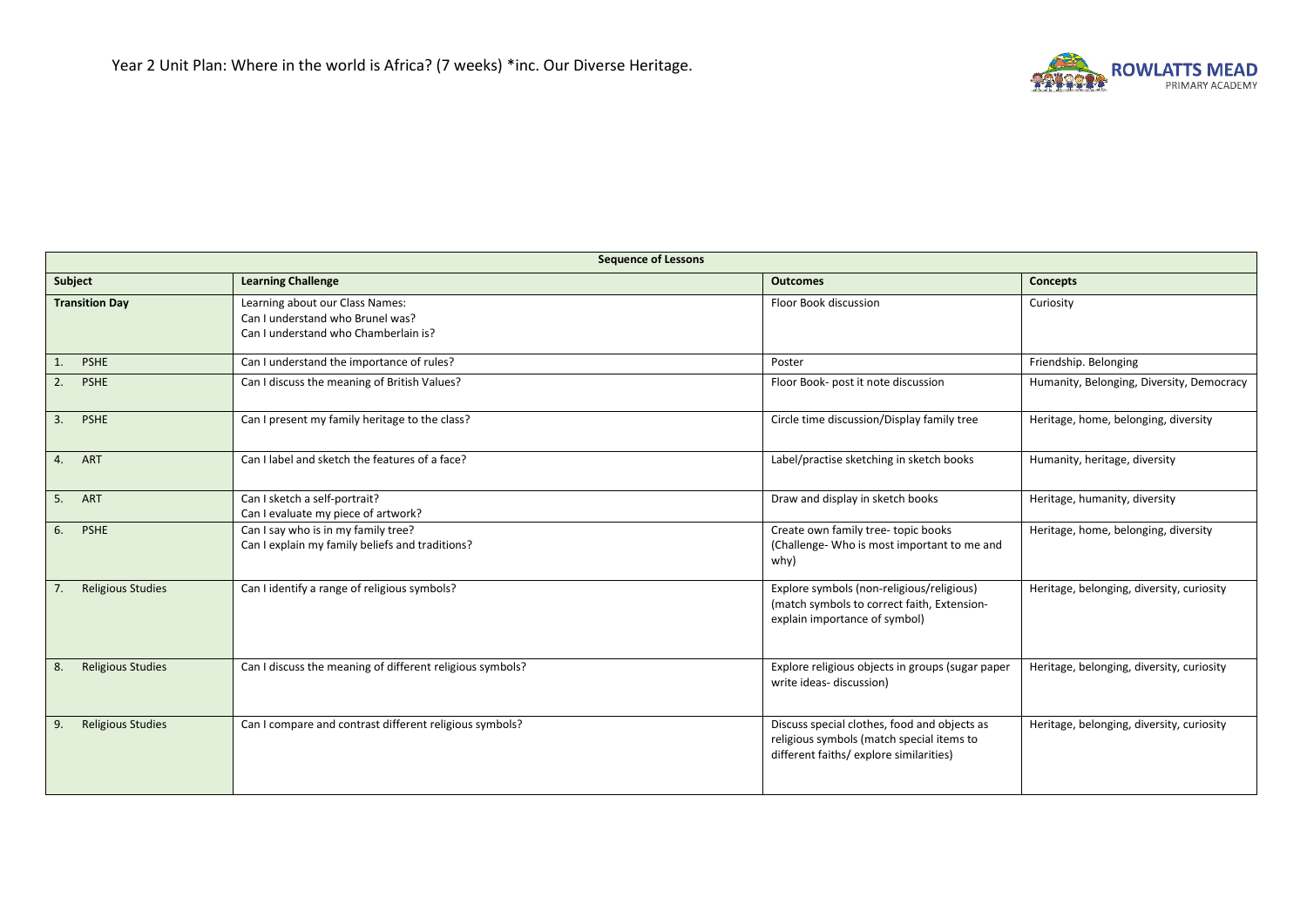

| 10. Religious Studies    | Can I reflect on a symbol that is important to me?                                 | Draw own symbol- personal reflection                                              | Heritage, belonging, diversity, curiosity,<br>Home, Empathy |
|--------------------------|------------------------------------------------------------------------------------|-----------------------------------------------------------------------------------|-------------------------------------------------------------|
| 11. Geography            | Can I name and locate the world's continents?                                      | Overlearn song and complete continents map                                        | Curiosity, Home, Diversity                                  |
| 12. Geography            | Can I use an Atlas to identify various countries in Africa?                        | Complete map to identify 6 countries in Africa<br>(Challenge-identify deserts x3) | Curiosity, Diversity                                        |
| 13. Geography            | Can I use geographical language to describe Sonny's locations?                     | Lesson starter (make links to Meerkat Mail)                                       | Curiosity                                                   |
| 14. Geography            | Can I name and describe similarities and differences between Africa and the UK?    | Discuss and compare Geographical features                                         | Curiosity, Home, Diversity, belonging                       |
| 15. Science              | Can I understand what a habitat is?                                                | Match the habitat/picture of animal                                               | Home, belonging                                             |
| 16. Science              | Can I name a range of habitats?                                                    | Name/match picture of habitat and description                                     | Home                                                        |
| 17. Science              | Can I explain why a habitat has to be suitable for an animals or plant to survive? | Explore one animal/ plant and explain why a<br>habitat is suitable                | Home                                                        |
| 18. Science              | Can I select a suitable habitat for various animals?                               | Select a habitat and explain what animals might<br>live there and why             | Home                                                        |
| 19. Computing            | Can I create a new species of animal using Switch Zoo?                             | Create animal on switch zoo/ create fact file                                     |                                                             |
| 20. Music                | Can I appraise a composer? (Composer of the Term)                                  | Floor Book                                                                        |                                                             |
| 21. Design Technology    | Can I research African Maasai Jewellery?<br>Can I design my own African jewellery? | Research on I-pads/ photos<br>Design worksheet                                    | diversity                                                   |
| 22. Design Technology    | Can I experiment with different medium? Can I choose my favourite medium?          | Medium exploration sheet                                                          | diversity                                                   |
| 23. Design Technology    | Can I make my piece of jewellery?                                                  | Create African jewellery                                                          | diversity                                                   |
| Design Technology<br>24. | Can I evaluate my artwork?                                                         | <b>Evaluation sheet</b>                                                           |                                                             |
| 25. PSHE                 | Can I understand some coping strategies for mental health?                         | Coping wheel/discussion about world mental<br>health day                          | Empathy                                                     |
| 26. Design Technology    | Can I understand where food comes from?                                            | Discuss foods from England and Africa/Sorting<br>activity in sketch book          | curiosity                                                   |
| 27. Design Technology    | Can I understand and carry out the skills to make an African Fruit Kebab?          | Create fruit kebab/ photo and evaluate in<br>sketch book                          | diversity                                                   |
| 28. Design Technology    | Can I write a set of instructions for an African fruit kebab?                      | Photos/Writing in sketch book                                                     |                                                             |